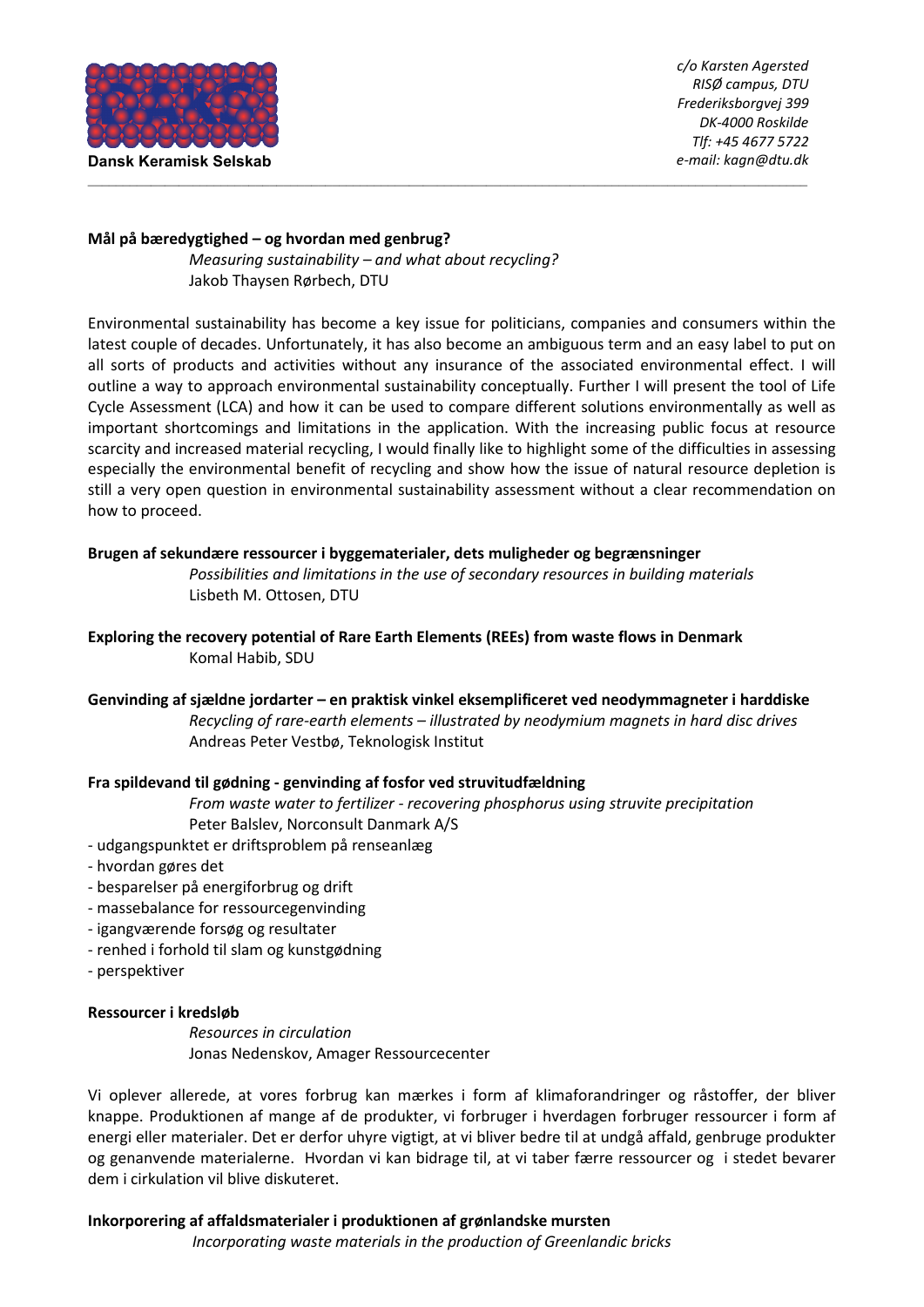

#### \_\_\_\_\_\_\_\_\_\_\_\_\_\_\_\_\_\_\_\_\_\_\_\_\_\_\_\_\_\_\_\_\_\_\_\_\_\_\_\_\_\_\_\_\_\_\_\_\_\_\_\_\_\_\_\_\_\_\_\_\_\_\_\_\_\_\_\_\_\_\_\_\_\_\_\_\_\_\_\_\_\_\_\_\_\_\_\_\_\_\_\_\_\_\_\_\_\_\_\_\_\_\_ Louise Josefine Belmonte, DTU

Interessen for brug af forskellige typer affald som sekundære ressourcer i produktionen af byggematerialer såsom mursten, beton og cement er stigende. I Grønland er de fleste byggematerialer importeret, og i den forbindelse har vi derfor undersøgt mulighederne for at anvende affald fra lokal forbrænding og mineindustri til en eventuel produktion af mursten eller lignende keramiske byggematerialer. Undersøgelsen har omfattet karakterisering af råmaterialer, produktion af keramiske piller og forskellige test for at vurdere fx miljøbelastningen ved udvaskning.

Different types of wastes are gaining increased interest as new potential resources in the production of building materials, such as bricks, concrete and cement. In Greenland most of the construction materials are imported and this study has therefore investigated the potential for using waste from local incineration and mining industry in the production of bricks or similar ceramic building materials. The study has involved characterisation of the raw materials, production of miniature ceramic pellets and tests in order to evaluate e.g. the environmental impact by leaching.

# **Use of secondary raw materials in stone wool production**

Andreas Leismann, ROCKWOOLInternational A/S

The ROCKWOOL® Group is the world's largest producer of firesafe and environmentally sound stone wool insulation. In 28 factories mainly in Europe, but also in Asia and North America we produce more than 2 mio metric ton stone wool per year using approx. 2,8 mio MT/a of melt raw material. The prevalent melt aggregates are Cupolas (shaft oven) and the main raw material is still mafic rock but also several types of secondary raw materials such as slags or residues from various industries. In 2013 more than 20% of raw materials have been secondary sources. Differences between countries are significant and indicate the awareness for recycling in the dedicated country.

The presentation gives an overview about the general Stone wool production process under special consideration of raw materials. It shows the possibilities how to use secondary materials from external as well as how to recycle internal waste materials by use of cement briquettes. This strategy of course requires some internal procedures to avoid negative effects on process, working condition, product quality and environment which should be presented briefly.

### **Genbrugsglas i skumglasproduktionen**

*Recycled glass in foam glass production*  Rasmus R. Petersen, AAU

The foam glass industry turn recycle glass into heat insulating building materials. The foaming process is not sensitive to impurities in the recycle glass. It is therefore considered to play an important role in future glass recycling. We show and discuss trends of use of recycled glasses in foam glass industry and the supply sources and capacity of recycle glass.

# **Genbrug af glas i emballagefremstilling. Muligheder og udfordringer**

*Recycled glass in container production. Possibilities and challenges*  Henrik Larsen, Ardagh Glass Holmegaard A/S

Der anvendes årligt i omegnen af 125.000 tons indsamlede og oparbejdede glasskår i produktionen på Ardagh Glass Holmegaard.

Anvendelse af skår giver en besparelse i energiforbruget til smeltning, håndteringen af skår som råvare er relativt ukompliceret og skår er billigere end jomfruelige råvarer.

Samtidig giver anvendelsen af skårene udfordringer med farvestyring af både hvidt og grønt glas, med indhold af bly i glasmassen og med indeslutninger i det færdige glas..